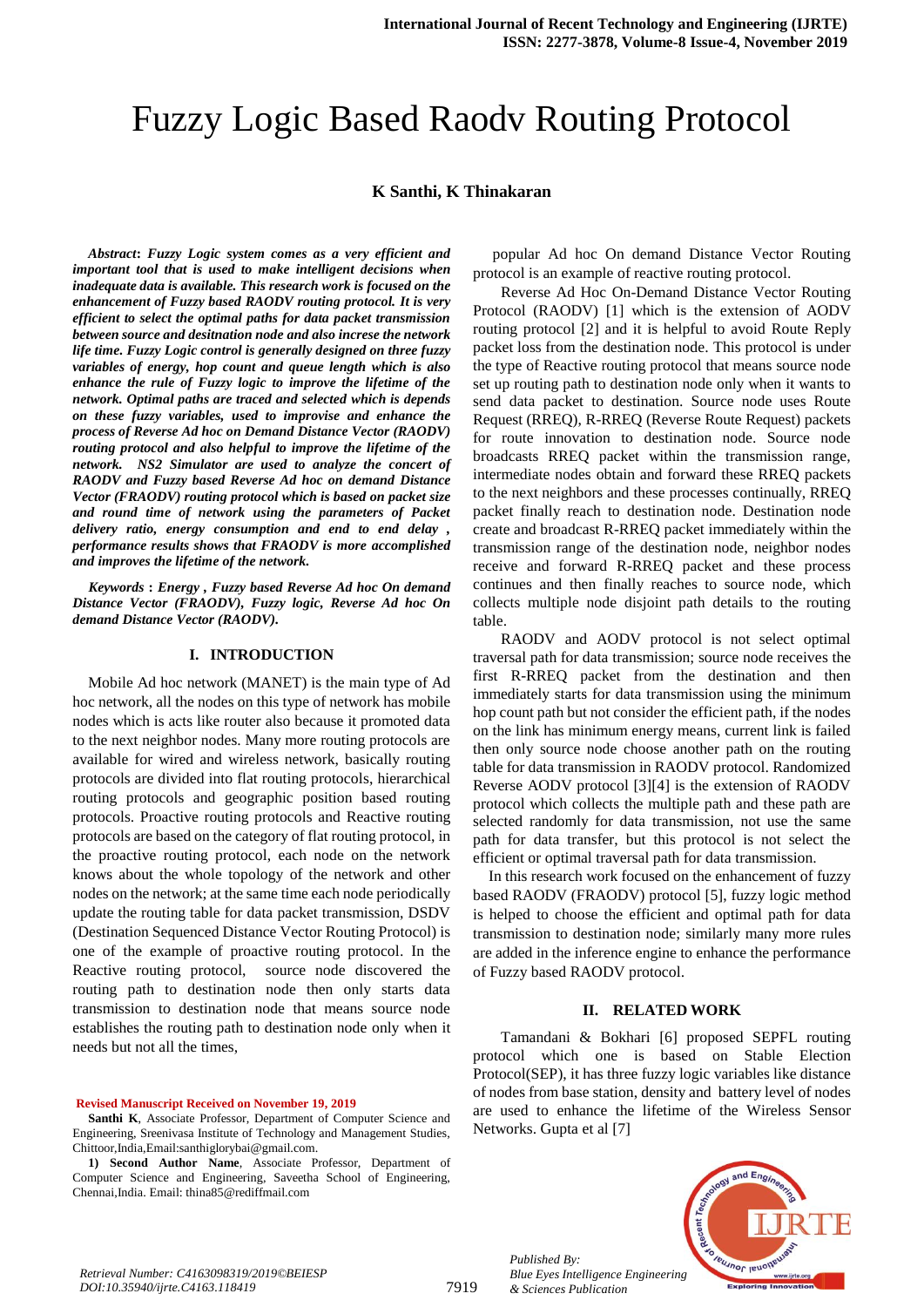proposed an algorithm which has three fuzzy logic variables like energy, centrality and concentration of a node for the selection of cluster head and BS that is based on the fuzzy logic rules.

Imad et al [8] proposes routing method for wireless sensor networks to extend the network life time using a fuzzy logic approach and an A-Star algorithm that is used to decide on an optimal routing path base on highest remaining battery power, less number of hops and traffic loads. BS calculates the routing schedule and broadcast it and every node follow this rule to find the optimal path. Lee & Cheng [9] proposed fuzzy logic based clustering approach with energy prediction to prolong the lifetime of wireless sensor network by evenly distribute the workload.

Anno et al [10] used different fuzzy descriptors for path selection such as remaining battery power, number of neighbor nodes, network traffics and distance from cluster centroid. Xie [11] et al proposed CRT2FLACO clustering routing protocol for WSN, probability of the node to be a candidate Cluster Head, BS broadcasts a control signal to fixed power level to all sensor nodes, according to the strength of the received signal, sensor nodes calculate the distance to BS and then transmit the distance and residual energy information to BS.

Mohammad et al [12] applied Fuzzy logic technique to improve the quality of service in the audio and video applications. Parameters like delay, jitter, throughput, packet loss and both are combined into a single value that is the input of fuzzy inference system. Sabeetha et al [13] proposed a novel encounter based fuzzy logic routing scheme to maximize the message delivery with less overhead.

Tabatabaei et al [14] proposed one routing protocol which is helped to improve system performance based on the fuzzy input variables and also remained energies of the nodes, bandwidth, node mobility to select a stable route. Senthil & Ram [15] selected best path depends on sent, received packets, transmission time and dropped packets were predictable for each path.

## **III. FUZZY LOGIC BASED RAODV PROTOCOL**

Fuzzy logic systems are applied in RAODV protocol which is used to select the best optimal traversal paths for data transmission between source and destination. Optimal traversal paths are selected based on the fuzzy input variables like energy, hop count and queue length of the intermediate nodes, destination node wait for some time interval to collect the RREQ packet and calculate the average of these input variables, it choose two paths for data transmission based on these variables, one for data packet transmission and another is back off for future data transmission, if the current link is failed then only choose another path for data transfer.

This protocol performance has compare to RAODV protocol, network performance are analyzed based on the parameters like packer delivery ratio, throughput, end to end delay and average energy consumption depends upon on number of nodes and speed. In this protocol uses three linguistic variables like low, medium and high, using only 9 rules are applied to select optimal traversal path, so performance of the network is slightly decreased.

Proposed work is the extension of Fuzzy based RAODV protocol, it also uses the same fuzzy input variables that is energy, hop count and queue length, but it uses 27 rules and five linguistic variables are used that is low, medium, high, very low and very high, so it select the very efficient and optimum path for data transmission. In this work, remained energy of intermediate nodes are high, hop count length is decreased that means delay time reduced, packet delivery ratio and throughput is high and average energy consumption rate is high compare to RAODV Protocol based on the packet size and round time of network.

Fuzzy logic system has four Models that are fuzzification, defuzzification, inference engine and fuzzy rules. In fuzzification process, inputs with crisp value are transformed into fuzzy sets, Fuzzy rules means applying If then rule, Fuzzy inference engine is used with fuzzified input values and applying If then rule to simulate the human reasoning procedure, defuzzification means fuzzy inference value is deciphered with crisp values. Block diagram of Fuzzy structure with input variables are represented in the Fig.1.



**Fig. 1. Block Diagram of Fuzzy Structure with input variables**

Above figure represents 3 input variables that is energy, hop count and queue length, these crisp values are converted into Fuzzy sets which is called fuzzification process. Inference engine accepts the fuzzy sets and using 27 fuzzy rule to select the optimal traversal path for data transmission between source and destination. Nearest neighbor nodes are selected based on these Fuzzy variables for data transmission, energy, hop count and queue length both are low means the probability of path selection is very low. Hop count and energy is low and queue length is high means the probability is very low, because energy of intermediate nodes is low, but more data packets are wait on the queue, so the probability of path selection is very low. At the same time hop count is low, energy is high and queue length is low means the probability is very high, because queue length is low but energy of the nodes is high, so energy is not exhausted more. Fuzzy rules are represented in Table I.



*Retrieval Number: C4163098319/2019©BEIESP DOI:10.35940/ijrte.C4163.118419*

7920

*Published By:*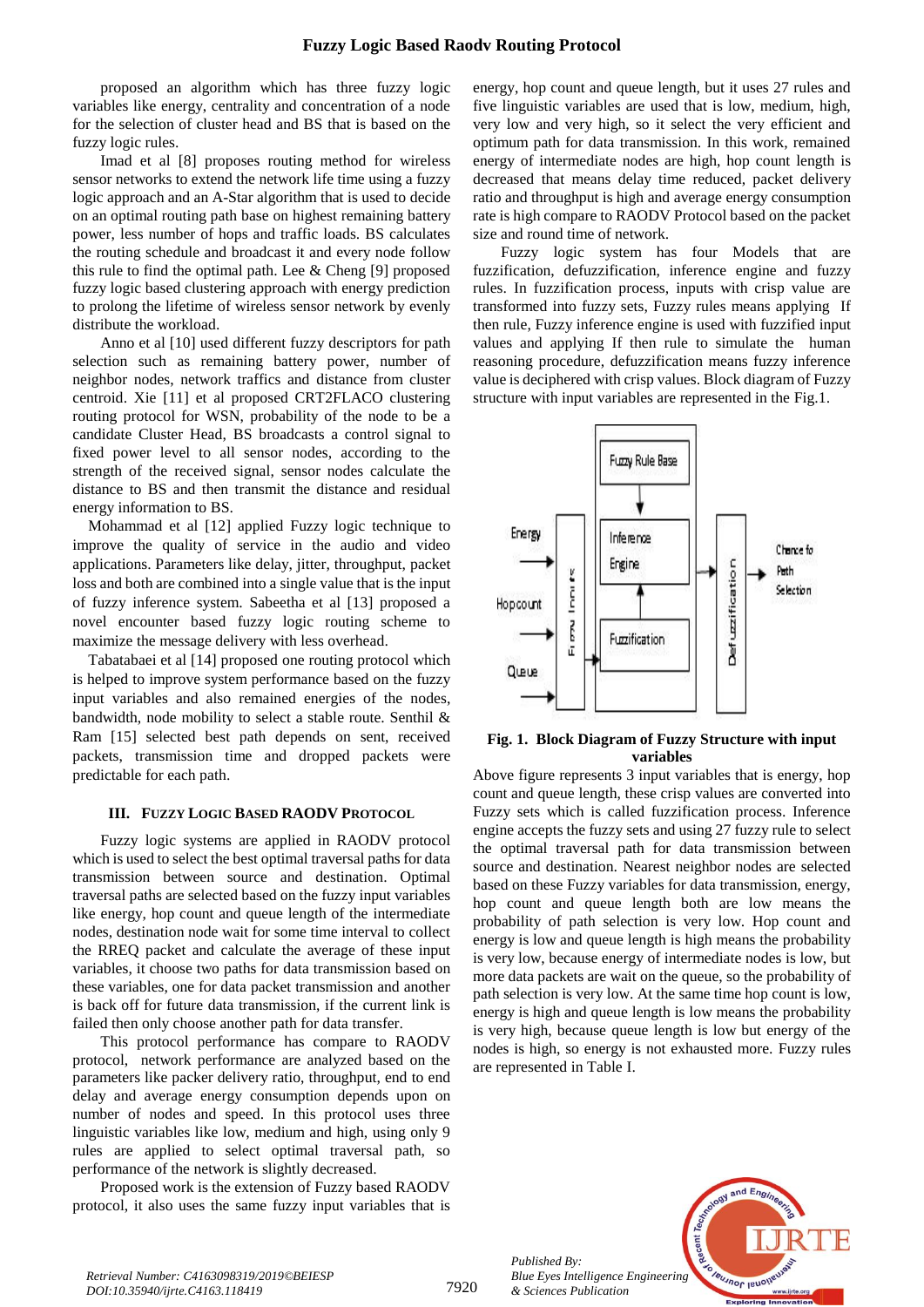| <b>Hop count</b> | Energy | TADIC- 1. I UZZY LOGIC IXURS<br><b>Queue Length</b> | Probabilit |
|------------------|--------|-----------------------------------------------------|------------|
|                  |        |                                                     | y          |
| Low              | Low    | Low                                                 | Very Low   |
| Low              | Medium | Low                                                 | Medium     |
| Low              | Medium | Medium                                              | Medium     |
| Low              | Low    | Medium                                              | Low        |
| Low              | Low    | High                                                | Very Low   |
| Low              | Medium | High                                                | Medium     |
| Low              | High   | Low                                                 | Very High  |
| Low              | High   | Medium                                              | High       |
| Low              | High   | High                                                | High       |
| Medium           | Low    | Low                                                 | Low        |
| Medium           | Medium | Medium                                              | Medium     |
| Medium           | Medium | Low                                                 | Medium     |
| Medium           | Low    | Medium                                              | Low        |
| Medium           | Low    | High                                                | Very Low   |
| Medium           | Medium | High                                                | Medium     |
| Medium           | High   | Low                                                 | Very High  |
| Medium           | High   | High                                                | High       |
| Medium           | High   | Medium                                              | High       |
| High             | Low    | Low                                                 | Low        |
| High             | Medium | Medium                                              | Medium     |
| High             | Low    | High                                                | Very Low   |
| High             | Medium | High                                                | Medium     |
| High             | High   | Low                                                 | Very High  |
| High             | High   | Medium                                              | High       |
| High             | High   | High                                                | High       |
| High             | Low    | Medium                                              | Low        |
| High             | Medium | Low                                                 | Medium     |

**Table- I: Fuzzy Logic Rules**

## **IV. MATERIALS AND METHODS**

Evaluate the performance of RAODV protocol with applying fuzzy logic in RAODV protocol. Detailed performance analysis of FRAODV and RAODV protocols is conceded out using the parameters like Packet delivery ratio, average end-to-end delay and average energy consumption based on the packet size and round time of network. Two different circumstances are used to evaluate the performance of RAODV protocol and extension of Fuzzy based RAODV protocol. The simulation parameters environment is represented in Table II.

| Parameter                   | Value                        |  |  |  |
|-----------------------------|------------------------------|--|--|--|
| Simulator                   | $ns-2.34$                    |  |  |  |
| Protocols                   | RAODV, FRAODV                |  |  |  |
| Number of nodes             | 60, 70, 80, 90, 100          |  |  |  |
| <b>Simulation Area</b>      | 1000m X 1000m                |  |  |  |
| <b>MAC</b> Layer            | <b>IEEE 802.11</b>           |  |  |  |
| <b>Simulation Times</b>     | 100s                         |  |  |  |
| Radio Transmission range    | 250m                         |  |  |  |
| Movement Model              | RWP (Random Way Point Model) |  |  |  |
| Traffic type                | <b>CBR</b>                   |  |  |  |
| Mobility                    | 10ms                         |  |  |  |
| Propagation                 | Two ray ground               |  |  |  |
| Agent                       | UDP agent                    |  |  |  |
| Data Payload                | 512 bytes/packet             |  |  |  |
| Transmission Power(TxPower) | 0.02                         |  |  |  |
| Receiving Power(RXpower)    | 0.01                         |  |  |  |

**A.Scenario 1 – Network with varying Packet Size** RAODV and FRAODV protocols are analyzed based on various parameters like packet delivery ratio, end to end delay and average energy consumption using various packet size of a network.

Packet Delivery Ratio: It is represented in Fig 2. Average packet delivery ratio of RAODV protocol is 64% but in FRAODV has 91%. FRAODV protocol selecs best optimal traversal paths based on the fuzzy variables, so packet delivery ratio rate is elevated compare to RAODV protocol.

Average efficiency of FRAODV protocol is 44% over RAODV routing protocol.



 **Fig. 2. Packet delivery ratio Vs Packet Size**

**End to End Delay :** Delay time reduction is so high in FRAODV protocol. Average delay time of RAODV protocol is 0.46ms but FRAODV protocol has 0.02ms and also average efficiency of end to end delay in FRAODV protocol has 95% over RAODV protocol, since all the data packets are travel through the optimal, efficient and node disjoint paths for data packet transmission. It is represented in Fig 3.



**Average energy: A**verage energy consumption rate of data packet transmission is calculated between source and destination. Energy is one of the vital parameter of wireless network, intermediate nodes are easily exhaustible when the energy rate of intermediate node is decreased. More energy is avail on the intermediate nodes has only forwarded the data packets to the destination node. Average energy consumption rate of RAODV protocol has 0.31% and FRAODV protocol has 0.17, so energy consumption rate is very much reduced in FRAODV protocol. It is represented in Fig 4.



*Published By:*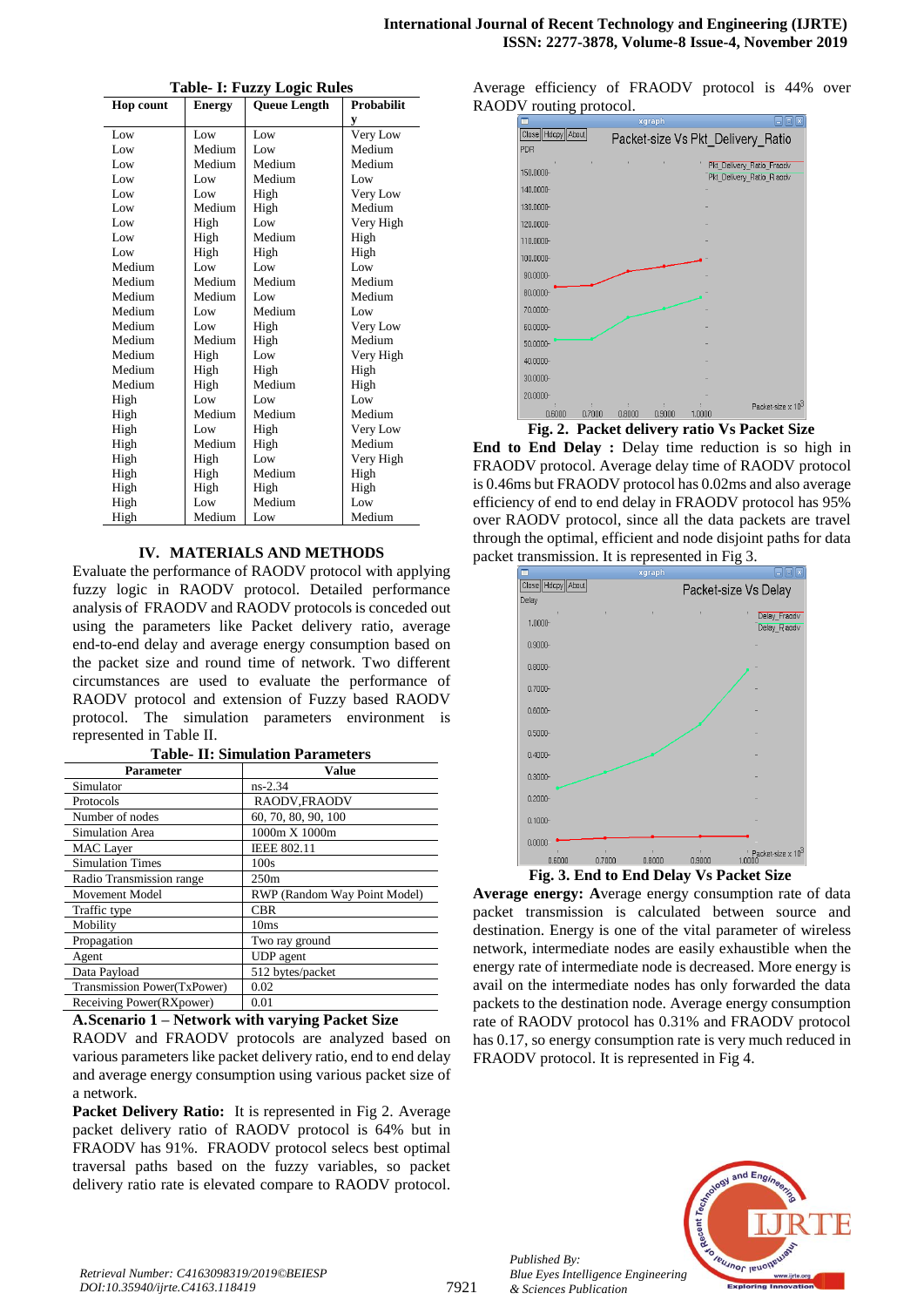# **Fuzzy Logic Based Raodv Routing Protocol**

|                                                                                               |        | xgraph |        |                    | ▣                                     |
|-----------------------------------------------------------------------------------------------|--------|--------|--------|--------------------|---------------------------------------|
| <b>Close  Hdcpy About  size Vs Average_Energy_Consumption</b><br>Avg_Energy x 10 <sup>3</sup> |        |        |        |                    |                                       |
| 500.0000-                                                                                     |        | r      |        |                    | Avg_Energy_Fraodv<br>Avg_Energy_Raodv |
| 450.0000-                                                                                     |        |        |        |                    |                                       |
| 400.0000-                                                                                     |        |        |        |                    |                                       |
| 350.0000-                                                                                     |        |        |        |                    |                                       |
| 300.0000-                                                                                     |        |        |        |                    |                                       |
| 250,0000-                                                                                     |        |        |        |                    |                                       |
| 200.0000-                                                                                     |        |        |        |                    |                                       |
| 150.0000-                                                                                     |        |        |        |                    |                                       |
| 100.0000-<br>0.6000                                                                           | 0.7000 | 0.8000 | 0.9000 |                    | Packet-size x 10 <sup>3</sup>         |
| m.<br>┳                                                                                       |        |        | . .    | 1.0000<br>T 7<br>∽ | $\sim$ $\sim$<br>. .                  |

**Fig. 4. Energy Consumption Vs Packet Size**

**B. Scenario 2 – Network with varying Round Time of nodes**

Packet delivery ratio, end to end delay and Average energy consumption are analyzed in RAODV and FRAODV routing protocols based on varying round time.

Packet Delivery Ratio: Fig 5 shows the Packet delivery ratio Vs Round Time of RAODV and FRAODV routing protocols. Round Time of the node is increased then packet delivery ratio is high in FRAODV routing protocol compare to RAODV protocol, Average rate of packet delivery ratio in RAODV protocol has 74% at the same time FRAODV has 96% and also the average efficiency is 33% over RAODV protocol.

|                   |             |                                | xgraph      |        | $ \vert$ o $\vert$ x                                  |
|-------------------|-------------|--------------------------------|-------------|--------|-------------------------------------------------------|
| Close Hdcpy About |             |                                |             |        | Round_time Vs Pkt_Delivery_Ratio                      |
| PDR               |             |                                |             |        |                                                       |
| ÷<br>150.0000-    | ŧ           | ŧ                              | š           |        | Pkt Delivery Ratio Fraody<br>Pkt Delivery Ratio Raodv |
| 140.0000-         |             |                                |             |        |                                                       |
| 130.0000-         |             |                                |             |        |                                                       |
| 120.0000-         |             |                                |             |        |                                                       |
| 110.0000-         |             |                                |             |        |                                                       |
| 100.0000-         |             |                                |             |        |                                                       |
| $90.0000 -$       |             |                                |             |        |                                                       |
| 80.0000-          |             |                                |             |        |                                                       |
| 70.0000-          |             |                                |             |        |                                                       |
| 60.0000-          |             |                                |             |        |                                                       |
| $50.0000 -$       |             |                                |             |        |                                                       |
| 40.0000-          |             |                                |             |        |                                                       |
| $30.0000 -$       |             |                                |             |        |                                                       |
| 20.0000-          |             |                                |             |        |                                                       |
| 10.0000-          |             |                                |             |        |                                                       |
| 1.0000            | ÷<br>2.0000 | $\ddot{\phantom{a}}$<br>3.0000 | ÷<br>4.0000 | 5.0000 | Round_time                                            |

**Fig. 5. Packet delivery ratio Vs Round\_Time**

**End to End Delay :** In Fig 6 represents end to end delay of RAODV and FRAODV routing protocol. Average delay of FRAODV has 0.02% , but RAODV has 0.19% , Delay time is very much reduced in FRAODV protocol.



**Fig. 6. End to End Delay Vs Round\_Time**

**Average energy:** Energy consumption of FRAODV protocol and RAODV protocol is represented in Fig 7. Average energy consumption rate of FRAODV protocol has 0.15 Joules and RAODV protocol has 0.19 Joules, so energy consumption rate is reduced in FRAODV protocol compare than RAODV protocol.



**Fig. 7. Average energy Consumption Vs Round\_Time**

# **V.RESULTS AND DISCUSSION**

Performance of RAODV and FRAODV protocols are analyzed with respect to packet size is represented in Table III . In this analysis, packet delivery ratio of FRAODV protocol is 44 % over RAODV protocol, end to end delay is 95% less than RAODV protocol and Average energy consumption is 46% less than RAODV protocol because FRAODV uses optimal path for data packet transmission.



*Published By:*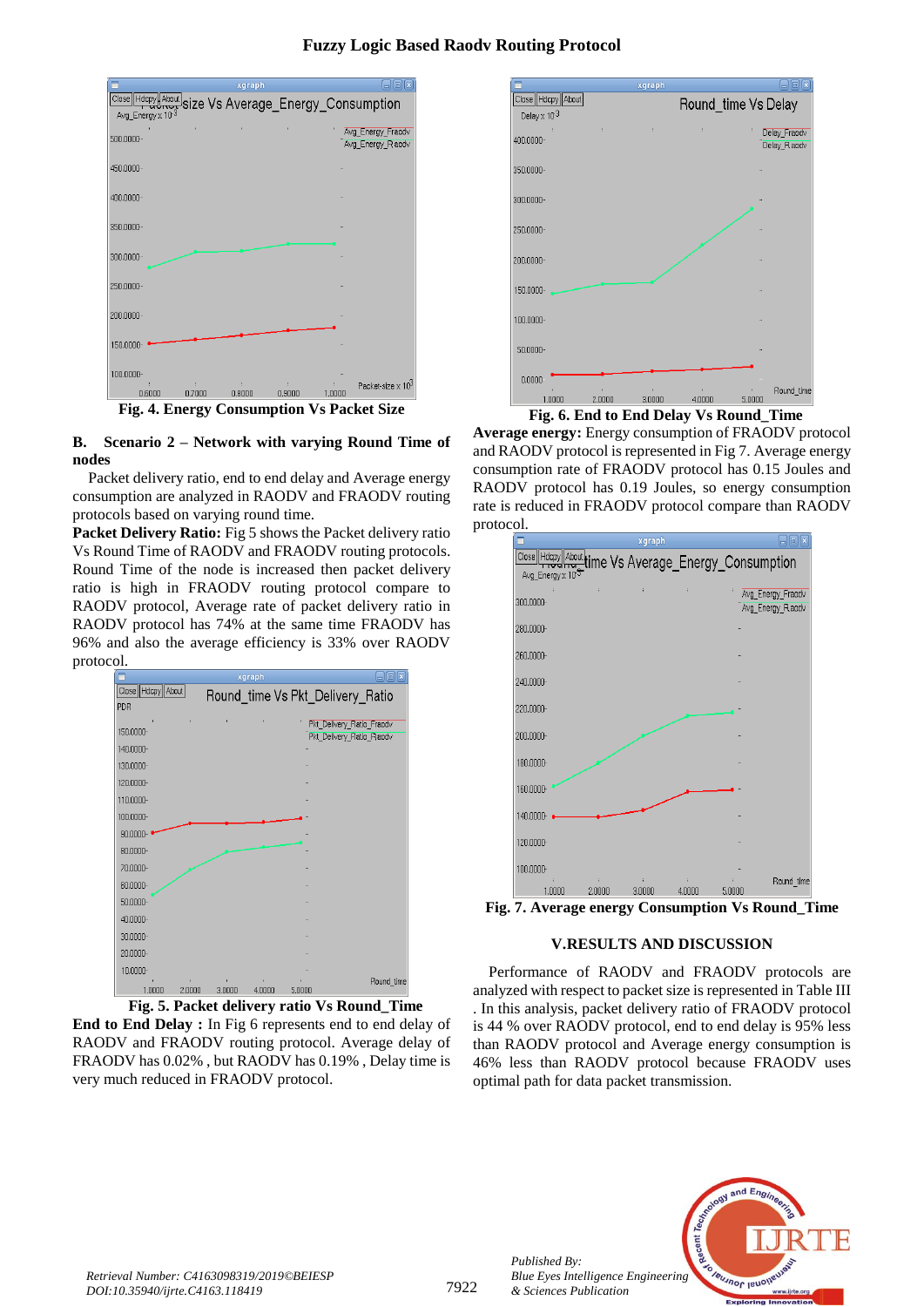| Table- III: Performance Analysis of RAODV and           |
|---------------------------------------------------------|
| FRAODV routing protocols with respect to Packet Size    |
| <b>Docket Delivery Dotio (%) VS Docket Size (bytes)</b> |

| Packet Delivery Ratio (%) VS Packet Size (bytes) |              |                                      |              |  |
|--------------------------------------------------|--------------|--------------------------------------|--------------|--|
| <b>Packet Size</b>                               | <b>RAODV</b> | <b>Fuzzy Logic</b>                   |              |  |
|                                                  |              | <b>RAODV</b>                         |              |  |
|                                                  |              |                                      |              |  |
| 600                                              | 52.5529      | 83.3176                              |              |  |
| 700                                              | 52.5765      | 84.1412                              | 44.48%       |  |
| 800                                              | 65.4941      | 92.1412                              | more than    |  |
| 900                                              | 70.5882      | 95.2118                              | <b>RAODV</b> |  |
| 1000                                             | 76.9882      | 98.7412                              |              |  |
|                                                  |              | End to End Delay (ms) VS Packet Size |              |  |
| <b>Packet Size</b>                               | <b>RAODV</b> | <b>Fuzzy Logic RAODV</b>             |              |  |
| 600                                              | 0.248035     | 0.0106809                            |              |  |
| 700                                              | 0.318620     | 0.0198166                            |              |  |
| 800                                              | 0.398366     | 0.0243595                            | 94.98%       |  |
| 900                                              | 0.539118     | 0.0269153                            | less than    |  |
| 1000                                             | 0.786521     | 0.0273259                            | <b>RAODV</b> |  |
| <b>Average Energy VS Packet Size</b>             |              |                                      |              |  |
| <b>Packet Size</b>                               | <b>RAODV</b> | <b>Fuzzy Logic</b>                   |              |  |
|                                                  |              | <b>RAODV</b>                         |              |  |
| 600                                              | 0.280679     | 0.151948                             |              |  |
| 700                                              | 0.307639     | 0.158888                             | 46.15%       |  |
| 800                                              | 0.309101     | 0.165565                             | less than    |  |
| 900                                              | 0.320988     | 0.173781                             | <b>RAODV</b> |  |
| 1000                                             | 0.321436     | 0.179190                             |              |  |
|                                                  |              |                                      |              |  |

Analysis of RAODV and FRAODV routing protocols with respect to round time is represented in Table IV. In this experimental result, packet delivery ratio of FRAODV protocol is 33% over than RAODV protocol, end to end delay is 87% less than RAODV protocol, at the same time energy consumption of FRAODV protocol is 24% less than RAODV protocol.

**Table- IV : Performance Analysis of RAODV and FRAODV routing protocols with respect to Round\_Time Packet Delivery Ratio (%) VS Round\_Time (m/s)**

| Packet Delively Katio (70) VS Kound Thine (1195) |                                                   |                                           |                  |  |  |  |
|--------------------------------------------------|---------------------------------------------------|-------------------------------------------|------------------|--|--|--|
| <b>Round time</b>                                | <b>RAODV</b>                                      | <b>Fuzzy Logic</b>                        |                  |  |  |  |
|                                                  |                                                   | <b>RAODV</b>                              |                  |  |  |  |
| 1                                                | 54.1647                                           | 90.8                                      |                  |  |  |  |
| $\mathbf{2}$                                     | 68.9647                                           | 96.2235                                   | 32.56% more than |  |  |  |
| $\overline{3}$                                   | 79.6353                                           | 96.3529                                   | <b>RAODV</b>     |  |  |  |
| $\overline{4}$                                   | 82.3765                                           | 96.9059                                   |                  |  |  |  |
| 5                                                | 84.5529                                           | 98.9294                                   |                  |  |  |  |
|                                                  |                                                   | End to End Delay (ms) VS Round Time (m/s) |                  |  |  |  |
| <b>Round Time</b>                                | <b>RAODV</b>                                      | <b>Fuzzy Logic</b>                        |                  |  |  |  |
|                                                  |                                                   | <b>RAODV</b>                              |                  |  |  |  |
| 1                                                | 0.103946                                          | 0.018354                                  |                  |  |  |  |
| $\overline{c}$                                   | 0.149603                                          | 0.019140                                  | 86.71% less than |  |  |  |
| 3                                                | 0.182216                                          | 0.023698                                  | <b>RAODV</b>     |  |  |  |
| $\overline{4}$                                   | 0.224491                                          | 0.026497                                  |                  |  |  |  |
| 5                                                | 0.284808                                          | 0.031827                                  |                  |  |  |  |
|                                                  | <b>Average Energy(Joules) VS Round_Time (m/s)</b> |                                           |                  |  |  |  |
| <b>Round Time</b>                                | <b>RAODV</b>                                      | <b>Fuzzy Logic</b>                        |                  |  |  |  |
|                                                  |                                                   | <b>RAODV</b>                              |                  |  |  |  |
| 1                                                | 0.161959                                          | 0.138744                                  |                  |  |  |  |
| $\overline{c}$                                   | 0.179210                                          | 0.138920                                  | 23.57% less than |  |  |  |
| 3                                                | 0.199767                                          | 0.144048                                  | <b>RAODV</b>     |  |  |  |
| $\overline{4}$                                   | 0.214698                                          | 0.157762                                  |                  |  |  |  |
| 5                                                | 0.217057                                          | 0.159217                                  |                  |  |  |  |

## **VI. CONCLUSION**

Performance of Fuzzy based RAODV protocol are analyzed in this paper, extra fuzzy rules are added in FRAODV protocol to monitor the performance of RAODV and FRAODV protocols, it give the good result in the QoS parameters like packet delivery ratio, delay and energy consumption based on packet size and also round time on a network. This protocol is helpful to select the optimal paths for data packet transmission between source and destination in a network based on energy, hop count and queue length. In the future work to enhance the fuzzy input variables are reliable on a link and security of node on a link.

## **ACKNOWLEDGEMENT**

My Sincere thanks to my supervisor "Dr.B. Parvathavarthini" and my heart-felt thanks to my family, friends and colleagues who have helped me for the completion of this work.

## **REFERENCES**

- 1. Chonggun Kim, Elmurod Talipov, and Byoungchul Ahn, "A Reverse AODV Routing Protocol in Ad Hoc Mobile Networks", IFIP International Federation for Information Processing, 2006.
- 2. Perkins, C.E. and E.M.Royer, "Ad-hoc On-Demand Distance Vector Routing", 1999. Proc. 2nd IEEE Workshop of Mobile Comp.Sys. and Apps., pp. 90-100..
- 3. Santhi, K. and B.Parvathavarthini, "Randomized Routing techniques for Ad-Hoc On-Demand Distance Vector of Wireless Networks", IEEE International Conference on Human Computer Interactions (ICHCI'13), 2013, pp 151-157.
- 4. Santhi, K. and B.Parvathavarthini, "Performance Analysis of Randomized Reverse Ad hoc On Demand Distance Vector Routing Protocol in MANET", Journal of Computer Science, vol:10, No:11, 2014, pp: 1850-1858.
- 5. Santhi, K. and B.Parvathavarthini,," Fuzzy Logic Approaches in Reverse Ad Hoc On Demand Distance Vector Routing Protocol", Middle East Journal of Scientific Research, Vol:24, No:10 2016, ,pp: 3268-3277.
- 6. Yahya Kord Tamandani and Mohammad Ubaidullah Bokhari," SEPFL Routing Protocol based on Fuzzy Logic control to extend the lifetime and throughput of the wireless sensor networks", Wireless Networks, 2015.
- 7. Gupta, I., Riordan, D. and Sampalli, S, "Cluster-Head election using Fuzzy Logic for Wireless Sensor Networks", In Communication Networks and Services Research Conference , Proceedings of the 3rd Annual IEEE, 2005, pp. 255-260.
- 8. Imad, S. Alshawi, Lianshan Yan, Wei Pan and Bin Luo, 2012. Life time Enhancement in Wireless Sensor Networks using Fuzzy Approach and A-Star Algorithm. IEEE Sensors Journal, Vol.12, No.10.
- 9. Jin-Shyan Lee and Wei-Liang Cheng, " Fuzzy-Logic-based clustering approach for Wireless Sensor Networks using energy prediction.", IEEE Sensors Journal, Vol.12, No.9, 2012.
- 10. Anno, J. Barolli, L. Durresi, A., Xhafa. F. and Koyama A.," Performance Evaluation of Two Fuzzy-based cluster head Selection Systems for Wireless Sensor Networks", Mobile Information Systems, Vol.4, No.4, 2008, pp.297-312.
- 11. Wei-Xian Xie, Qi-Ye Zhang, Ze-Ming Sun and Feng Zhang, " A Clustering Routing Protocol for WSN based on Type-2 Fuzzy Logic and Ant Colony Optimization", Wireless Personnel Communication, 2015.
- 12. Mohammad Saraireh, Reza Saatchi, Samir Al-Khayatt and Rebecca Strachan," Assessment and improvement of Quality of Service in Wireless Networks using Fuzzy and hybrid and genetic-fuzzy approaches", Artificial Intell. Rev, pp. 95-111, 2007.
- 13. Sabeetha, K., Vincent Antony Kumar, A., Wahidabanu, R.S.P and Othman, W.A.M., "Encounter based Fuzzy Logic Routing in Delay Tolerant Networks", Wireless Networks, 2015, pp.173-185.
- 14. Shayesteh Tabatabaei, Mohammad Teshnehlab and Seyed Javad Mirabedini, " Fuzzy base Routing protocol to increase throughput in Mobile Ad hoc Network", 2015, Wireless Personal Communications.
- 15. Senthil Kumar, K. and Ram Kumar, D., "Combined Genetic and Fuzzy Approach for Shortest Path Routing Problem in Ad hoc Networks", Wireless Personal Communications, vol.90, 2016,pp.609-623.



*Published By:*